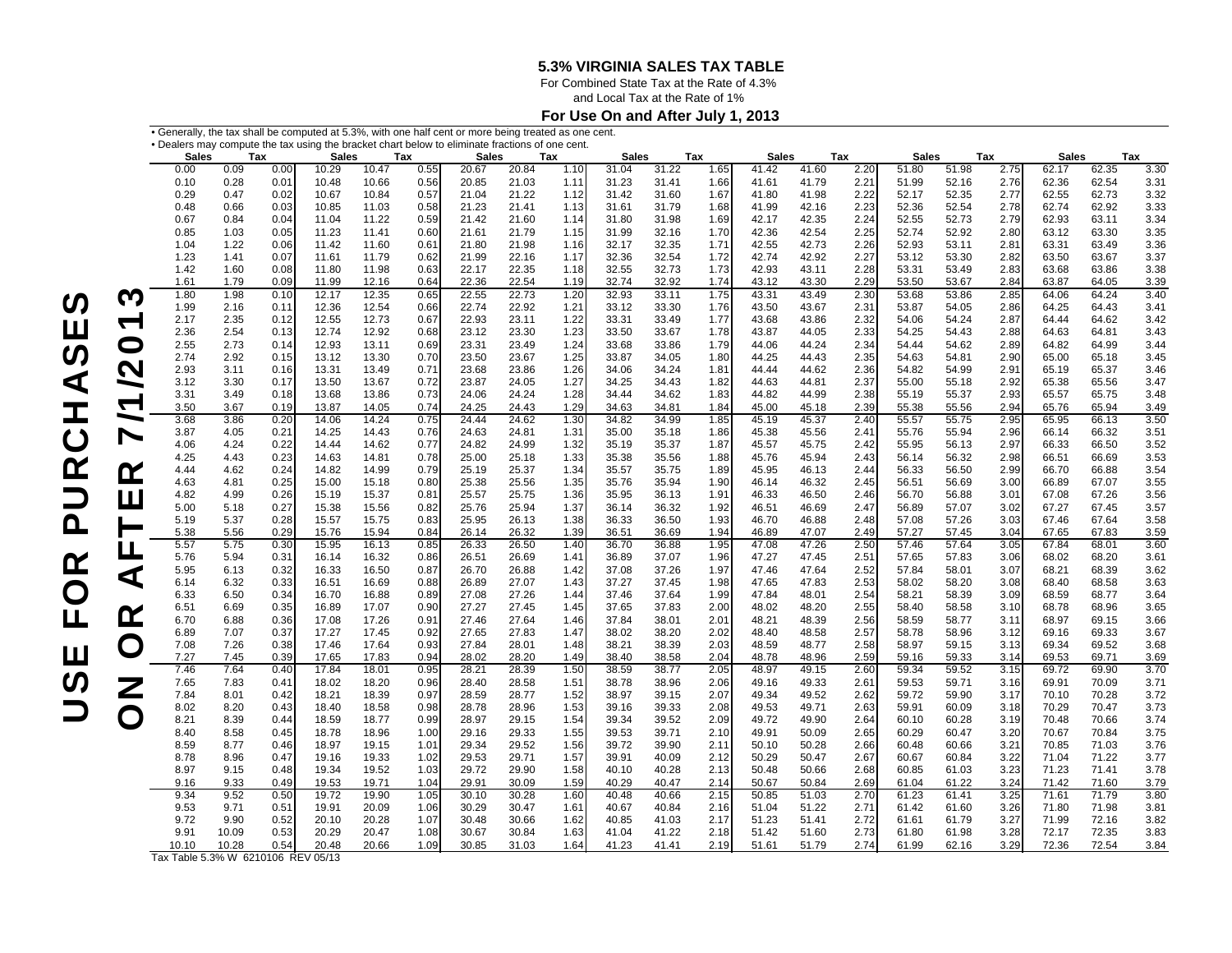For Combined State Tax at the Rate of 4.3%

and Local Tax at the Rate of 1%

## **For Use On and After July 1, 2013**

|                           |              |       |      |              |       |      |              | . .    |      |              |        |      |              |        |      |              |        |      |              |        |      |
|---------------------------|--------------|-------|------|--------------|-------|------|--------------|--------|------|--------------|--------|------|--------------|--------|------|--------------|--------|------|--------------|--------|------|
|                           | <b>Sales</b> |       | Tax  | <b>Sales</b> |       | Tax  | <b>Sales</b> |        | Tax  | <b>Sales</b> |        | Tax  | <b>Sales</b> |        | Tax  | <b>Sales</b> |        | Tax  | <b>Sales</b> |        | Tax  |
|                           | 72.55        | 72.73 | 3.85 | 82.93        | 83.11 | 4.40 | 93.31        | 93.49  | 4.95 | 103.68       | 103.86 | 5.50 | 114.06       | 114.24 | 6.05 | 124.44       | 124.62 | 6.60 | 134.82       | 134.99 | 7.15 |
|                           | 72.74        | 72.92 | 3.86 | 83.12        | 83.30 | 4.41 | 93.50        | 93.67  | 4.96 | 103.87       | 104.05 | 5.51 | 114.25       | 114.43 | 6.06 | 124.63       | 124.81 | 6.61 | 135.00       | 135.18 | 7.16 |
|                           | 72.93        | 73.11 | 3.87 | 83.31        | 83.49 | 4.42 | 93.68        | 93.86  | 4.97 | 104.06       | 104.24 | 5.52 | 114.44       | 114.62 | 6.07 | 124.82       | 124.99 | 6.62 | 135.19       | 135.37 | 7.17 |
|                           | 73.12        | 73.30 | 3.88 | 83.50        | 83.67 | 4.43 | 93.87        | 94.05  | 4.98 | 104.25       | 104.43 | 5.53 | 114.63       | 114.81 | 6.08 | 125.00       | 125.18 | 6.63 | 135.38       | 135.56 | 7.18 |
|                           | 73.31        | 73.49 | 3.89 |              | 83.86 | 4.44 |              | 94.24  | 4.99 |              | 104.62 |      | 114.82       |        |      | 125.19       | 125.37 |      | 135.57       | 135.75 | 7.19 |
|                           |              |       |      | 83.68        |       |      | 94.06        |        |      | 104.44       |        | 5.54 |              | 114.99 | 6.09 |              |        | 6.64 |              |        |      |
|                           | 73.50        | 73.67 | 3.90 | 83.87        | 84.05 | 4.45 | 94.25        | 94.43  | 5.00 | 104.63       | 104.81 | 5.55 | 115.00       | 115.18 | 6.10 | 125.38       | 125.56 | 6.65 | 135.76       | 135.94 | 7.20 |
|                           | 73.68        | 73.86 | 3.91 | 84.06        | 84.24 | 4.46 | 94.44        | 94.62  | 5.01 | 104.82       | 104.99 | 5.56 | 115.19       | 115.37 | 6.11 | 125.57       | 125.75 | 6.66 | 135.95       | 136.13 | 7.21 |
|                           | 73.87        | 74.05 | 3.92 | 84.25        | 84.43 | 4.47 | 94.63        | 94.81  | 5.02 | 105.00       | 105.18 | 5.57 | 115.38       | 115.56 | 6.12 | 125.76       | 125.94 | 6.67 | 136.14       | 136.32 | 7.22 |
|                           | 74.06        | 74.24 | 3.93 | 84.44        | 84.62 | 4.48 | 94.82        | 94.99  | 5.03 | 105.19       | 105.37 | 5.58 | 115.57       | 115.75 | 6.13 | 125.95       | 126.13 | 6.68 | 136.33       | 136.50 | 7.23 |
|                           | 74.25        | 74.43 | 3.94 | 84.63        | 84.81 | 4.49 | 95.00        | 95.18  | 5.04 | 105.38       | 105.56 | 5.59 | 115.76       | 115.94 | 6.14 | 126.14       | 126.32 | 6.69 | 136.51       | 136.69 | 7.24 |
|                           | 74.44        | 74.62 | 3.95 | 84.82        | 84.99 | 4.50 | 95.19        | 95.37  | 5.05 | 105.57       | 105.75 | 5.60 | 115.95       | 116.13 | 6.15 | 126.33       | 126.50 | 6.70 | 136.70       | 136.88 | 7.25 |
| M                         |              |       |      |              |       |      |              |        |      |              |        |      |              |        |      |              |        |      |              |        |      |
|                           | 74.63        | 74.81 | 3.96 | 85.00        | 85.18 | 4.51 | 95.38        | 95.56  | 5.06 | 105.76       | 105.94 | 5.61 | 116.14       | 116.32 | 6.16 | 126.51       | 126.69 | 6.71 | 136.89       | 137.07 | 7.26 |
|                           | 74.82        | 74.99 | 3.97 | 85.19        | 85.37 | 4.52 | 95.57        | 95.75  | 5.07 | 105.95       | 106.13 | 5.62 | 116.33       | 116.50 | 6.17 | 126.70       | 126.88 | 6.72 | 137.08       | 137.26 | 7.27 |
|                           | 75.00        | 75.18 | 3.98 | 85.38        | 85.56 | 4.53 | 95.76        | 95.94  | 5.08 | 106.14       | 106.32 | 5.63 | 116.51       | 116.69 | 6.18 | 126.89       | 127.07 | 6.73 | 137.27       | 137.45 | 7.28 |
| $\mathbf\Omega$           | 75.19        | 75.37 | 3.99 | 85.57        | 85.75 | 4.54 | 95.95        | 96.13  | 5.09 | 106.33       | 106.50 | 5.64 | 116.70       | 116.88 | 6.19 | 127.08       | 127.26 | 6.74 | 137.46       | 137.64 | 7.29 |
|                           | 75.38        | 75.56 | 4.00 | 85.76        | 85.94 | 4.55 | 96.14        | 96.32  | 5.10 | 106.51       | 106.69 | 5.65 | 116.89       | 117.07 | 6.2C | 127.27       | 127.45 | 6.75 | 137.65       | 137.83 | 7.30 |
| $\boldsymbol{\mathsf{N}}$ | 75.57        | 75.75 | 4.01 | 85.95        | 86.13 | 4.56 | 96.33        | 96.50  | 5.11 | 106.70       | 106.88 | 5.66 | 117.08       | 117.26 | 6.21 | 127.46       | 127.64 | 6.76 | 137.84       | 138.01 | 7.31 |
|                           |              |       |      |              |       |      |              |        |      |              |        |      |              |        |      |              |        |      |              |        |      |
| ∼                         | 75.76        | 75.94 | 4.02 | 86.14        | 86.32 | 4.57 | 96.51        | 96.69  | 5.12 | 106.89       | 107.07 | 5.67 | 117.27       | 117.45 | 6.22 | 127.65       | 127.83 | 6.77 | 138.02       | 138.20 | 7.32 |
| $\blacktriangledown$      | 75.95        | 76.13 | 4.03 | 86.33        | 86.50 | 4.58 | 96.70        | 96.88  | 5.13 | 107.08       | 107.26 | 5.68 | 117.46       | 117.64 | 6.23 | 127.84       | 128.01 | 6.78 | 138.21       | 138.39 | 7.33 |
|                           | 76.14        | 76.32 | 4.04 | 86.51        | 86.69 | 4.59 | 96.89        | 97.07  | 5.14 | 107.27       | 107.45 | 5.69 | 117.65       | 117.83 | 6.24 | 128.02       | 128.20 | 6.79 | 138.40       | 138.58 | 7.34 |
| $\overline{\phantom{0}}$  | 76.33        | 76.50 | 4.05 | 86.70        | 86.88 | 4.60 | 97.08        | 97.26  | 5.15 | 107.46       | 107.64 | 5.70 | 117.84       | 118.01 | 6.25 | 128.21       | 128.39 | 6.80 | 138.59       | 138.77 | 7.35 |
| $\blacktriangleright$     | 76.51        | 76.69 | 4.06 | 86.89        | 87.07 | 4.61 | 97.27        | 97.45  | 5.16 | 107.65       | 107.83 | 5.71 | 118.02       | 118.20 | 6.26 | 128.40       | 128.58 | 6.81 | 138.78       | 138.96 | 7.36 |
|                           | 76.70        | 76.88 | 4.07 | 87.08        | 87.26 | 4.62 | 97.46        | 97.64  | 5.17 | 107.84       | 108.01 | 5.72 | 118.21       | 118.39 | 6.27 | 128.59       | 128.77 | 6.82 | 138.97       | 139.15 | 7.37 |
|                           | 76.89        | 77.07 | 4.08 | 87.27        | 87.45 | 4.63 | 97.65        | 97.83  | 5.18 | 108.02       | 108.20 | 5.73 | 118.40       | 118.58 | 6.28 | 128.78       | 128.96 | 6.83 | 139.16       | 139.33 | 7.38 |
|                           |              |       |      |              |       |      |              |        |      |              |        |      |              |        |      |              |        |      |              |        |      |
| <u>r</u>                  | 77.08        | 77.26 | 4.09 | 87.46        | 87.64 | 4.64 | 97.84        | 98.01  | 5.19 | 108.21       | 108.39 | 5.74 | 118.59       | 118.77 | 6.29 | 128.97       | 129.15 | 6.84 | 139.34       | 139.52 | 7.39 |
|                           | 77.27        | 77.45 | 4.10 | 87.65        | 87.83 | 4.65 | 98.02        | 98.20  | 5.20 | 108.40       | 108.58 | 5.75 | 118.78       | 118.96 | 6.30 | 129.16       | 129.33 | 6.85 | 139.53       | 139.71 | 7.40 |
| Ш                         | 77.46        | 77.64 | 4.11 | 87.84        | 88.01 | 4.66 | 98.21        | 98.39  | 5.21 | 108.59       | 108.77 | 5.76 | 118.97       | 119.15 | 6.31 | 129.34       | 129.52 | 6.86 | 139.72       | 139.90 | 7.41 |
|                           | 77.65        | 77.83 | 4.12 | 88.02        | 88.20 | 4.67 | 98.40        | 98.58  | 5.22 | 108.78       | 108.96 | 5.77 | 119.16       | 119.33 | 6.32 | 129.53       | 129.71 | 6.87 | 139.91       | 140.09 | 7.42 |
|                           | 77.84        | 78.01 | 4.13 | 88.21        | 88.39 | 4.68 | 98.59        | 98.77  | 5.23 | 108.97       | 109.15 | 5.78 | 119.34       | 119.52 | 6.33 | 129.72       | 129.90 | 6.88 | 140.10       | 140.28 | 7.43 |
|                           | 78.02        | 78.20 | 4.14 | 88.40        | 88.58 | 4.69 | 98.78        | 98.96  | 5.24 | 109.16       | 109.33 | 5.79 | 119.53       | 119.71 | 6.34 | 129.91       | 130.09 | 6.89 | 140.29       | 140.47 | 7.44 |
|                           | 78.21        | 78.39 | 4.15 | 88.59        | 88.77 | 4.70 | 98.97        | 99.15  | 5.25 | 109.34       | 109.52 | 5.80 | 119.72       | 119.90 | 6.35 | 130.10       | 130.28 | 6.90 | 140.48       | 140.66 | 7.45 |
| L                         | 78.40        | 78.58 | 4.16 | 88.78        | 88.96 | 4.71 | 99.16        | 99.33  | 5.26 | 109.53       | 109.71 | 5.81 | 119.91       | 120.09 | 6.36 | 130.29       | 130.47 | 6.91 | 140.67       | 140.84 | 7.46 |
|                           |              |       |      |              |       |      |              |        |      |              |        |      |              |        |      |              |        |      |              |        |      |
| ◁                         | 78.59        | 78.77 | 4.17 | 88.97        | 89.15 | 4.72 | 99.34        | 99.52  | 5.27 | 109.72       | 109.90 | 5.82 | 120.10       | 120.28 | 6.37 | 130.48       | 130.66 | 6.92 | 140.85       | 141.03 | 7.47 |
|                           | 78.78        | 78.96 | 4.18 | 89.16        | 89.33 | 4.73 | 99.53        | 99.71  | 5.28 | 109.91       | 110.09 | 5.83 | 120.29       | 120.47 | 6.38 | 130.67       | 130.84 | 6.93 | 141.04       | 141.22 | 7.48 |
|                           | 78.97        | 79.15 | 4.19 | 89.34        | 89.52 | 4.74 | 99.72        | 99.90  | 5.29 | 110.10       | 110.28 | 5.84 | 120.48       | 120.66 | 6.39 | 130.85       | 131.03 | 6.94 | 141.23       | 141.41 | 7.49 |
|                           | 79.16        | 79.33 | 4.20 | 89.53        | 89.71 | 4.75 | 99.91        | 100.09 | 5.30 | 110.29       | 110.47 | 5.85 | 120.67       | 120.84 | 6.40 | 131.04       | 131.22 | 6.95 | 141.42       | 141.60 | 7.50 |
| <u>ନ</u>                  | 79.34        | 79.52 | 4.21 | 89.72        | 89.90 | 4.76 | 100.10       | 100.28 | 5.31 | 110.48       | 110.66 | 5.86 | 120.85       | 121.03 | 6.41 | 131.23       | 131.41 | 6.96 | 141.61       | 141.79 | 7.51 |
|                           | 79.53        | 79.71 | 4.22 | 89.91        | 90.09 | 4.77 | 100.29       | 100.47 | 5.32 | 110.67       | 110.84 | 5.87 | 121.04       | 121.22 | 6.42 | 131.42       | 131.60 | 6.97 | 141.80       | 141.98 | 7.52 |
|                           | 79.72        | 79.90 | 4.23 | 90.10        | 90.28 | 4.78 | 100.48       | 100.66 | 5.33 | 110.85       | 111.03 | 5.88 | 121.23       | 121.41 | 6.43 | 131.61       | 131.79 | 6.98 | 141.99       | 142.16 | 7.53 |
| $\mathbf O$               | 79.91        | 80.09 | 4.24 | 90.29        | 90.47 |      | 100.67       | 100.84 |      |              |        |      |              |        |      |              |        |      | 142.17       |        |      |
|                           |              |       |      |              |       | 4.79 |              |        | 5.34 | 111.04       | 111.22 | 5.89 | 121.42       | 121.60 | 6.44 | 131.80       | 131.98 | 6.99 |              | 142.35 | 7.54 |
|                           | 80.10        | 80.28 | 4.25 | 90.48        | 90.66 | 4.80 | 100.85       | 101.03 | 5.35 | 111.23       | 111.41 | 5.90 | 121.61       | 121.79 | 6.45 | 131.99       | 132.16 | 7.00 | 142.36       | 142.54 | 7.55 |
| Ζ                         | 80.29        | 80.47 | 4.26 | 90.67        | 90.84 | 4.81 | 101.04       | 101.22 | 5.36 | 111.42       | 111.60 | 5.91 | 121.80       | 121.98 | 6.46 | 132.17       | 132.35 | 7.01 | 142.55       | 142.73 | 7.56 |
|                           | 80.48        | 80.66 | 4.27 | 90.85        | 91.03 | 4.82 | 101.23       | 101.41 | 5.37 | 111.61       | 111.79 | 5.92 | 121.99       | 122.16 | 6.47 | 132.36       | 132.54 | 7.02 | 142.74       | 142.92 | 7.57 |
|                           | 80.67        | 80.84 | 4.28 | 91.04        | 91.22 | 4.83 | 101.42       | 101.60 | 5.38 | 111.80       | 111.98 | 5.93 | 122.17       | 122.35 | 6.48 | 132.55       | 132.73 | 7.03 | 142.93       | 143.11 | 7.58 |
| $\mathbf O$               | 80.85        | 81.03 | 4.29 | 91.23        | 91.41 | 4.84 | 101.61       | 101.79 | 5.39 | 111.99       | 112.16 | 5.94 | 122.36       | 122.54 | 6.49 | 132.74       | 132.92 | 7.04 | 143.12       | 143.30 | 7.59 |
|                           | 81.04        | 81.22 | 4.30 | 91.42        | 91.60 | 4.85 | 101.80       | 101.98 | 5.40 | 112.17       | 112.35 | 5.95 | 122.55       | 122.73 | 6.50 | 132.93       | 133.11 | 7.05 | 143.31       | 143.49 | 7.60 |
|                           | 81.23        | 81.41 | 4.31 | 91.61        | 91.79 | 4.86 | 101.99       | 102.16 | 5.41 | 112.36       | 112.54 | 5.96 | 122.74       | 122.92 | 6.51 | 133.12       | 133.30 | 7.06 | 143.50       | 143.67 | 7.61 |
|                           |              |       |      |              |       |      |              |        |      |              |        |      |              |        |      |              |        |      |              |        |      |
|                           | 81.42        | 81.60 | 4.32 | 91.80        | 91.98 | 4.87 | 102.17       | 102.35 | 5.42 | 112.55       | 112.73 | 5.97 | 122.93       | 123.11 | 6.52 | 133.31       | 133.49 | 7.07 | 143.68       | 143.86 | 7.62 |
|                           | 81.61        | 81.79 | 4.33 | 91.99        | 92.16 | 4.88 | 102.36       | 102.54 | 5.43 | 112.74       | 112.92 | 5.98 | 123.12       | 123.30 | 6.53 | 133.50       | 133.67 | 7.08 | 143.87       | 144.05 | 7.63 |
|                           | 81.80        | 81.98 | 4.34 | 92.17        | 92.35 | 4.89 | 102.55       | 102.73 | 5.44 | 112.93       | 113.11 | 5.99 | 123.31       | 123.49 | 6.54 | 133.68       | 133.86 | 7.09 | 144.06       | 144.24 | 7.64 |
|                           | 81.99        | 82.16 | 4.35 | 92.36        | 92.54 | 4.90 | 102.74       | 102.92 | 5.45 | 113.12       | 113.30 | 6.00 | 123.50       | 123.67 | 6.55 | 133.87       | 134.05 | 7.10 | 144.25       | 144.43 | 7.65 |
|                           | 82.17        | 82.35 | 4.36 | 92.55        | 92.73 | 4.91 | 102.93       | 103.11 | 5.46 | 113.31       | 113.49 | 6.01 | 123.68       | 123.86 | 6.56 | 134.06       | 134.24 | 7.11 | 144.44       | 144.62 | 7.66 |
|                           | 82.36        | 82.54 | 4.37 | 92.74        | 92.92 | 4.92 | 103.12       | 103.30 | 5.47 | 113.50       | 113.67 | 6.02 | 123.87       | 124.05 | 6.57 | 134.25       | 134.43 | 7.12 | 144.63       | 144.81 | 7.67 |
|                           | 82.55        | 82.73 | 4.38 | 92.93        | 93.11 | 4.93 | 103.31       | 103.49 | 5.48 | 113.68       | 113.86 | 6.03 | 124.06       | 124.24 | 6.58 | 134.44       | 134.62 | 7.13 | 144.82       | 144.99 | 7.68 |
|                           |              |       |      |              |       |      |              |        |      |              |        |      |              |        |      |              |        |      |              |        |      |
|                           | 82.74        | 82.92 | 4.39 | 93.12        | 93.30 | 4.94 | 103.50       | 103.67 | 5.49 | 113.87       | 114.05 | 6.04 | 124.25       | 124.43 | 6.59 | 134.63       | 134.81 | 7.14 | 145.00       | 145.18 | 7.69 |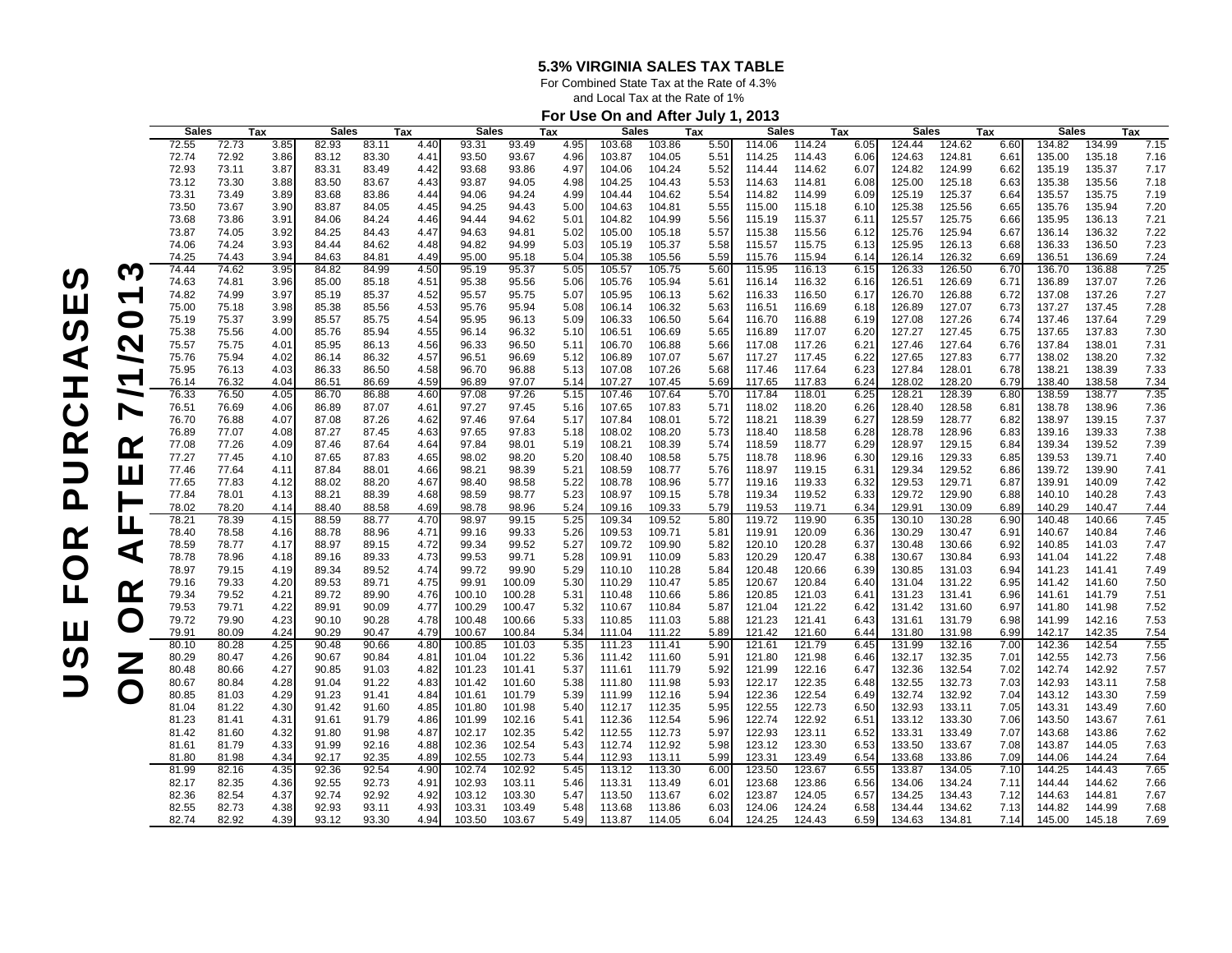For Combined State Tax at the Rate of 4.3%

and Local Tax at the Rate of 1%

## **For Use On and After July 1, 2013**

|                          |              |        |      |                  |        |      |              |        |               |              | $\frac{1}{2}$<br>., |      |              |        |       |              |        |       |              |        |       |
|--------------------------|--------------|--------|------|------------------|--------|------|--------------|--------|---------------|--------------|---------------------|------|--------------|--------|-------|--------------|--------|-------|--------------|--------|-------|
|                          | <b>Sales</b> |        | Tax  | <b>Sales</b>     |        | Tax  | <b>Sales</b> |        | Tax           | <b>Sales</b> |                     | Tax  | <b>Sales</b> |        | Tax   | <b>Sales</b> |        | Tax   | <b>Sales</b> |        | Tax   |
|                          | 145.19       | 145.37 | 7.70 | 155.57           | 155.75 | 8.25 | 165.95       | 166.13 | 8.80          | 176.33       | 176.50              | 9.35 | 186.70       | 186.88 | 9.90  | 197.08       | 197.26 | 10.45 | 207.46       | 207.64 | 11.00 |
|                          | 145.38       | 145.56 | 7.71 | 155.76           | 155.94 | 8.26 | 166.14       | 166.32 | $8.8^{\circ}$ | 176.51       | 176.69              | 9.36 | 186.89       | 187.07 | 9.91  | 197.27       | 197.45 | 10.46 | 207.65       | 207.83 | 11.01 |
|                          | 145.57       | 145.75 | 7.72 | 155.95           | 156.13 | 8.27 | 166.33       | 166.50 | 8.82          | 176.70       | 176.88              | 9.37 | 187.08       | 187.26 | 9.92  | 197.46       | 197.64 | 10.47 | 207.84       | 208.01 | 11.02 |
|                          | 145.76       | 145.94 | 7.73 | 156.14           | 156.32 | 8.28 | 166.51       | 166.69 | 8.83          | 176.89       | 177.07              | 9.38 | 187.27       | 187.45 | 9.93  | 197.65       | 197.83 | 10.48 | 208.02       | 208.20 | 11.03 |
|                          | 145.95       | 146.13 | 7.74 | 156.33           | 156.50 | 8.29 | 166.70       | 166.88 | 8.84          | 177.08       | 177.26              | 9.39 | 187.46       | 187.64 | 9.94  | 197.84       | 198.01 | 10.49 | 208.21       | 208.39 | 11.04 |
|                          | 146.14       | 146.32 | 7.75 | 156.51           | 156.69 | 8.30 | 166.89       | 167.07 | 8.85          | 177.27       | 177.45              | 9.40 | 187.65       | 187.83 | 9.95  | 198.02       | 198.20 | 10.50 | 208.40       | 208.58 | 11.05 |
|                          | 146.33       | 146.50 | 7.76 | 156.70           | 156.88 | 8.31 | 167.08       | 167.26 | 8.86          | 177.46       | 177.64              | 9.41 | 187.84       | 188.01 | 9.96  | 198.21       | 198.39 | 10.51 | 208.59       | 208.77 | 11.06 |
|                          | 146.51       |        |      |                  | 157.07 |      |              |        |               |              | 177.83              |      |              | 188.20 | 9.97  |              | 198.58 |       |              | 208.96 | 11.07 |
|                          |              | 146.69 | 7.77 | 156.89           |        | 8.32 | 167.27       | 167.45 | 8.87          | 177.65       |                     | 9.42 | 188.02       |        |       | 198.40       |        | 10.52 | 208.78       |        |       |
|                          | 146.70       | 146.88 | 7.78 | 157.08           | 157.26 | 8.33 | 167.46       | 167.64 | 8.88          | 177.84       | 178.01              | 9.43 | 188.21       | 188.39 | 9.98  | 198.59       | 198.77 | 10.53 | 208.97       | 209.15 | 11.08 |
|                          | 146.89       | 147.07 | 7.79 | 157.27           | 157.45 | 8.34 | 167.65       | 167.83 | 8.89          | 178.02       | 178.20              | 9.44 | 188.40       | 188.58 | 9.99  | 198.78       | 198.96 | 10.54 | 209.16       | 209.33 | 11.09 |
| M                        | 147.08       | 147.26 | 7.80 | 157.46           | 157.64 | 8.35 | 167.84       | 168.01 | 8.90          | 178.21       | 178.39              | 9.45 | 188.59       | 188.77 | 10.00 | 198.97       | 199.15 | 10.55 | 209.34       | 209.52 | 11.10 |
|                          | 147.27       | 147.45 | 7.81 | 157.65           | 157.83 | 8.36 | 168.02       | 168.20 | 8.9'          | 178.40       | 178.58              | 9.46 | 188.78       | 188.96 | 10.01 | 199.16       | 199.33 | 10.56 | 209.53       | 209.71 | 11.11 |
| ᡪ                        | 147.46       | 147.64 | 7.82 | 157.84           | 158.01 | 8.37 | 168.21       | 168.39 | 8.92          | 178.59       | 178.77              | 9.47 | 188.97       | 189.15 | 10.02 | 199.34       | 199.52 | 10.57 | 209.72       | 209.90 | 11.12 |
|                          | 147.65       | 147.83 | 7.83 | 158.02           | 158.20 | 8.38 | 168.40       | 168.58 | 8.93          | 178.78       | 178.96              | 9.48 | 189.16       | 189.33 | 10.03 | 199.53       | 199.71 | 10.58 | 209.91       | 210.09 | 11.13 |
| O                        | 147.84       | 148.01 | 7.84 | 158.21           | 158.39 | 8.39 | 168.59       | 168.77 | 8.94          | 178.97       | 179.15              | 9.49 | 189.34       | 189.52 | 10.04 | 199.72       | 199.90 | 10.59 | 210.10       | 210.28 | 11.14 |
|                          | 148.02       | 148.20 | 7.85 | 158.40           | 158.58 | 8.40 | 168.78       | 168.96 | 8.95          | 179.16       | 179.33              | 9.50 | 189.53       | 189.71 | 10.05 | 199.91       | 200.09 | 10.60 | 210.29       | 210.47 | 11.15 |
| N                        | 148.21       | 148.39 | 7.86 | 158.59           | 158.77 | 8.41 | 168.97       | 169.15 | 8.96          | 179.34       | 179.52              | 9.51 | 189.72       | 189.90 | 10.06 | 200.10       | 200.28 | 10.61 | 210.48       | 210.66 | 11.16 |
| $\overline{\phantom{0}}$ | 148.40       | 148.58 | 7.87 | 158.78           | 158.96 | 8.42 | 169.16       | 169.33 | 8.97          | 179.53       | 179.71              | 9.52 | 189.91       | 190.09 | 10.07 | 200.29       | 200.47 | 10.62 | 210.67       | 210.84 | 11.17 |
|                          | 148.59       | 148.77 | 7.88 | 158.97           | 159.15 | 8.43 | 169.34       | 169.52 | 8.98          | 179.72       | 179.90              | 9.53 | 190.10       | 190.28 | 10.08 | 200.48       | 200.66 | 10.63 | 210.85       | 211.03 | 11.18 |
| $\blacktriangledown$     | 148.78       | 148.96 | 7.89 | 159.16           | 159.33 | 8.44 | 169.53       | 169.71 | 8.99          | 179.91       | 180.09              | 9.54 | 190.29       | 190.47 | 10.09 | 200.67       | 200.84 | 10.64 | 211.04       | 211.22 | 11.19 |
| ━                        | 148.97       | 149.15 | 7.90 | 159.34           | 159.52 | 8.45 | 169.72       | 169.90 | 9.00          | 180.10       | 180.28              | 9.55 | 190.48       | 190.66 | 10.10 | 200.85       | 201.03 | 10.65 | 211.23       | 211.41 | 11.20 |
| $\blacktriangleright$    | 149.16       | 149.33 | 7.91 | 159.53           | 159.71 | 8.46 | 169.91       | 170.09 | $9.0^{\circ}$ | 180.29       | 180.47              | 9.56 | 190.67       | 190.84 | 10.11 | 201.04       | 201.22 | 10.66 | 211.42       | 211.60 | 11.21 |
|                          | 149.34       | 149.52 | 7.92 | 159.72           | 159.90 | 8.47 | 170.10       | 170.28 | 9.02          | 180.48       | 180.66              | 9.57 | 190.85       | 191.03 | 10.12 | 201.23       | 201.41 | 10.67 | 211.61       | 211.79 | 11.22 |
|                          | 149.53       | 149.71 | 7.93 | 159.91           | 160.09 | 8.48 | 170.29       | 170.47 | 9.03          | 180.67       | 180.84              | 9.58 | 191.04       | 191.22 | 10.13 | 201.42       | 201.60 | 10.68 | 211.80       | 211.98 | 11.23 |
| <u>r</u>                 | 149.72       | 149.90 | 7.94 | 160.10           | 160.28 | 8.49 | 170.48       | 170.66 | 9.04          | 180.85       | 181.03              | 9.59 | 191.23       | 191.41 | 10.14 | 201.61       | 201.79 | 10.69 | 211.99       | 212.16 | 11.24 |
|                          | 149.91       | 150.09 | 7.95 | 160.29           | 160.47 | 8.50 | 170.67       | 170.84 | 9.05          | 181.04       | 181.22              | 9.60 | 191.42       | 191.60 | 10.15 | 201.80       | 201.98 | 10.70 | 212.17       | 212.35 | 11.25 |
|                          | 150.10       | 150.28 | 7.96 | 160.48           | 160.66 | 8.51 | 170.85       | 171.03 | 9.06          | 181.23       | 181.41              | 9.61 | 191.61       | 191.79 | 10.16 | 201.99       | 202.16 | 10.71 | 212.36       | 212.54 | 11.26 |
| Ш                        | 150.29       | 150.47 | 7.97 | 160.67           | 160.84 | 8.52 | 171.04       | 171.22 | 9.07          | 181.42       | 181.60              | 9.62 | 191.80       | 191.98 | 10.17 | 202.17       | 202.35 | 10.72 | 212.55       | 212.73 | 11.27 |
|                          | 150.48       | 150.66 | 7.98 | 160.85           | 161.03 | 8.53 | 171.23       | 171.41 | 9.08          | 181.61       | 181.79              | 9.63 | 191.99       | 192.16 | 10.18 | 202.36       | 202.54 | 10.73 | 212.74       | 212.92 | 11.28 |
|                          | 150.67       | 150.84 | 7.99 | 161.04           | 161.22 | 8.54 | 171.42       | 171.60 | 9.09          | 181.80       | 181.98              | 9.64 | 192.17       | 192.35 | 10.19 | 202.55       | 202.73 | 10.74 | 212.93       | 213.11 | 11.29 |
|                          | 150.85       | 151.03 | 8.00 | 161.23           | 161.41 | 8.55 | 171.61       | 171.79 | 9.10          | 181.99       | 182.16              | 9.65 | 192.36       | 192.54 | 10.20 | 202.74       | 202.92 | 10.75 | 213.12       | 213.30 | 11.30 |
| Ц                        | 151.04       | 151.22 | 8.01 |                  | 161.60 | 8.56 |              | 171.98 | 9.11          | 182.17       |                     |      | 192.55       | 192.73 | 10.21 | 202.93       | 203.11 | 10.76 | 213.31       | 213.49 |       |
|                          |              |        |      | 161.42<br>161.61 |        |      | 171.80       |        |               |              | 182.35<br>182.54    | 9.66 | 192.74       | 192.92 | 10.22 |              | 203.30 |       |              | 213.67 | 11.31 |
| ◁                        | 151.23       | 151.41 | 8.02 |                  | 161.79 | 8.57 | 171.99       | 172.16 | 9.12          | 182.36       |                     | 9.67 |              |        |       | 203.12       |        | 10.77 | 213.50       |        | 11.32 |
|                          | 151.42       | 151.60 | 8.03 | 161.80           | 161.98 | 8.58 | 172.17       | 172.35 | 9.13          | 182.55       | 182.73              | 9.68 | 192.93       | 193.11 | 10.23 | 203.31       | 203.49 | 10.78 | 213.68       | 213.86 | 11.33 |
|                          | 151.61       | 151.79 | 8.04 | 161.99           | 162.16 | 8.59 | 172.36       | 172.54 | 9.14          | 182.74       | 182.92              | 9.69 | 193.12       | 193.30 | 10.24 | 203.50       | 203.67 | 10.79 | 213.87       | 214.05 | 11.34 |
| $\boldsymbol{\alpha}$    | 151.80       | 151.98 | 8.05 | 162.17           | 162.35 | 8.60 | 172.55       | 172.73 | 9.15          | 182.93       | 183.11              | 9.70 | 193.31       | 193.49 | 10.25 | 203.68       | 203.86 | 10.80 | 214.06       | 214.24 | 11.35 |
|                          | 151.99       | 152.16 | 8.06 | 162.36           | 162.54 | 8.61 | 172.74       | 172.92 | 9.16          | 183.12       | 183.30              | 9.71 | 193.50       | 193.67 | 10.26 | 203.87       | 204.05 | 10.81 | 214.25       | 214.43 | 11.36 |
|                          | 152.17       | 152.35 | 8.07 | 162.55           | 162.73 | 8.62 | 172.93       | 173.11 | 9.17          | 183.31       | 183.49              | 9.72 | 193.68       | 193.86 | 10.27 | 204.06       | 204.24 | 10.82 | 214.44       | 214.62 | 11.37 |
| O                        | 152.36       | 152.54 | 8.08 | 162.74           | 162.92 | 8.63 | 173.12       | 173.30 | 9.18          | 183.50       | 183.67              | 9.73 | 193.87       | 194.05 | 10.28 | 204.25       | 204.43 | 10.83 | 214.63       | 214.81 | 11.38 |
|                          | 152.55       | 152.73 | 8.09 | 162.93           | 163.11 | 8.64 | 173.31       | 173.49 | 9.19          | 183.68       | 183.86              | 9.74 | 194.06       | 194.24 | 10.29 | 204.44       | 204.62 | 10.84 | 214.82       | 214.99 | 11.39 |
|                          | 152.74       | 152.92 | 8.1C | 163.12           | 163.30 | 8.65 | 173.50       | 173.67 | 9.2C          | 183.87       | 184.05              | 9.75 | 194.25       | 194.43 | 10.30 | 204.63       | 204.81 | 10.85 | 215.00       | 215.18 | 11.40 |
| Ζ                        | 152.93       | 153.11 | 8.11 | 163.31           | 163.49 | 8.66 | 173.68       | 173.86 | $9.2^{\circ}$ | 184.06       | 184.24              | 9.76 | 194.44       | 194.62 | 10.31 | 204.82       | 204.99 | 10.86 | 215.19       | 215.37 | 11.41 |
|                          | 153.12       | 153.30 | 8.12 | 163.50           | 163.67 | 8.67 | 173.87       | 174.05 | 9.22          | 184.25       | 184.43              | 9.77 | 194.63       | 194.81 | 10.32 | 205.00       | 205.18 | 10.87 | 215.38       | 215.56 | 11.42 |
|                          | 153.31       | 153.49 | 8.13 | 163.68           | 163.86 | 8.68 | 174.06       | 174.24 | 9.23          | 184.44       | 184.62              | 9.78 | 194.82       | 194.99 | 10.33 | 205.19       | 205.37 | 10.88 | 215.57       | 215.75 | 11.43 |
| O                        | 153.50       | 153.67 | 8.14 | 163.87           | 164.05 | 8.69 | 174.25       | 174.43 | 9.24          | 184.63       | 184.81              | 9.79 | 195.00       | 195.18 | 10.34 | 205.38       | 205.56 | 10.89 | 215.76       | 215.94 | 11.44 |
|                          | 153.68       | 153.86 | 8.15 | 164.06           | 164.24 | 8.70 | 174.44       | 174.62 | 9.25          | 184.82       | 184.99              | 9.80 | 195.19       | 195.37 | 10.35 | 205.57       | 205.75 | 10.90 | 215.95       | 216.13 | 11.45 |
|                          | 153.87       | 154.05 | 8.16 | 164.25           | 164.43 | 8.71 | 174.63       | 174.81 | 9.26          | 185.00       | 185.18              | 9.81 | 195.38       | 195.56 | 10.36 | 205.76       | 205.94 | 10.91 | 216.14       | 216.32 | 11.46 |
|                          | 154.06       | 154.24 | 8.17 | 164.44           | 164.62 | 8.72 | 174.82       | 174.99 | 9.27          | 185.19       | 185.37              | 9.82 | 195.57       | 195.75 | 10.37 | 205.95       | 206.13 | 10.92 | 216.33       | 216.50 | 11.47 |
|                          | 154.25       | 154.43 | 8.18 | 164.63           | 164.81 | 8.73 | 175.00       | 175.18 | 9.28          | 185.38       | 185.56              | 9.83 | 195.76       | 195.94 | 10.38 | 206.14       | 206.32 | 10.93 | 216.51       | 216.69 | 11.48 |
|                          | 154.44       | 154.62 | 8.19 | 164.82           | 164.99 | 8.74 | 175.19       | 175.37 | 9.29          | 185.57       | 185.75              | 9.84 | 195.95       | 196.13 | 10.39 | 206.33       | 206.50 | 10.94 | 216.70       | 216.88 | 11.49 |
|                          | 154.63       | 154.81 | 8.20 | 165.00           | 165.18 | 8.75 | 175.38       | 175.56 | 9.3C          | 185.76       | 185.94              | 9.85 | 196.14       | 196.32 | 10.40 | 206.51       | 206.69 | 10.95 | 216.89       | 217.07 | 11.50 |
|                          | 154.82       | 154.99 | 8.21 | 165.19           | 165.37 | 8.76 | 175.57       | 175.75 | $9.3^{\circ}$ | 185.95       | 186.13              | 9.86 | 196.33       | 196.50 | 10.41 | 206.70       | 206.88 | 10.96 | 217.08       | 217.26 | 11.51 |
|                          | 155.00       | 155.18 | 8.22 | 165.38           | 165.56 | 8.77 | 175.76       | 175.94 | 9.32          | 186.14       | 186.32              | 9.87 | 196.51       | 196.69 | 10.42 | 206.89       | 207.07 | 10.97 | 217.27       | 217.45 | 11.52 |
|                          | 155.19       | 155.37 | 8.23 | 165.57           | 165.75 | 8.78 | 175.95       | 176.13 | 9.33          | 186.33       | 186.50              | 9.88 | 196.70       | 196.88 | 10.43 | 207.08       | 207.26 | 10.98 | 217.46       | 217.64 | 11.53 |
|                          | 155.38       | 155.56 | 8.24 | 165.76           | 165.94 | 8.79 | 176.14       | 176.32 | 9.34          | 186.51       | 186.69              | 9.89 | 196.89       | 197.07 | 10.44 | 207.27       | 207.45 | 10.99 | 217.65       | 217.83 | 11.54 |
|                          |              |        |      |                  |        |      |              |        |               |              |                     |      |              |        |       |              |        |       |              |        |       |